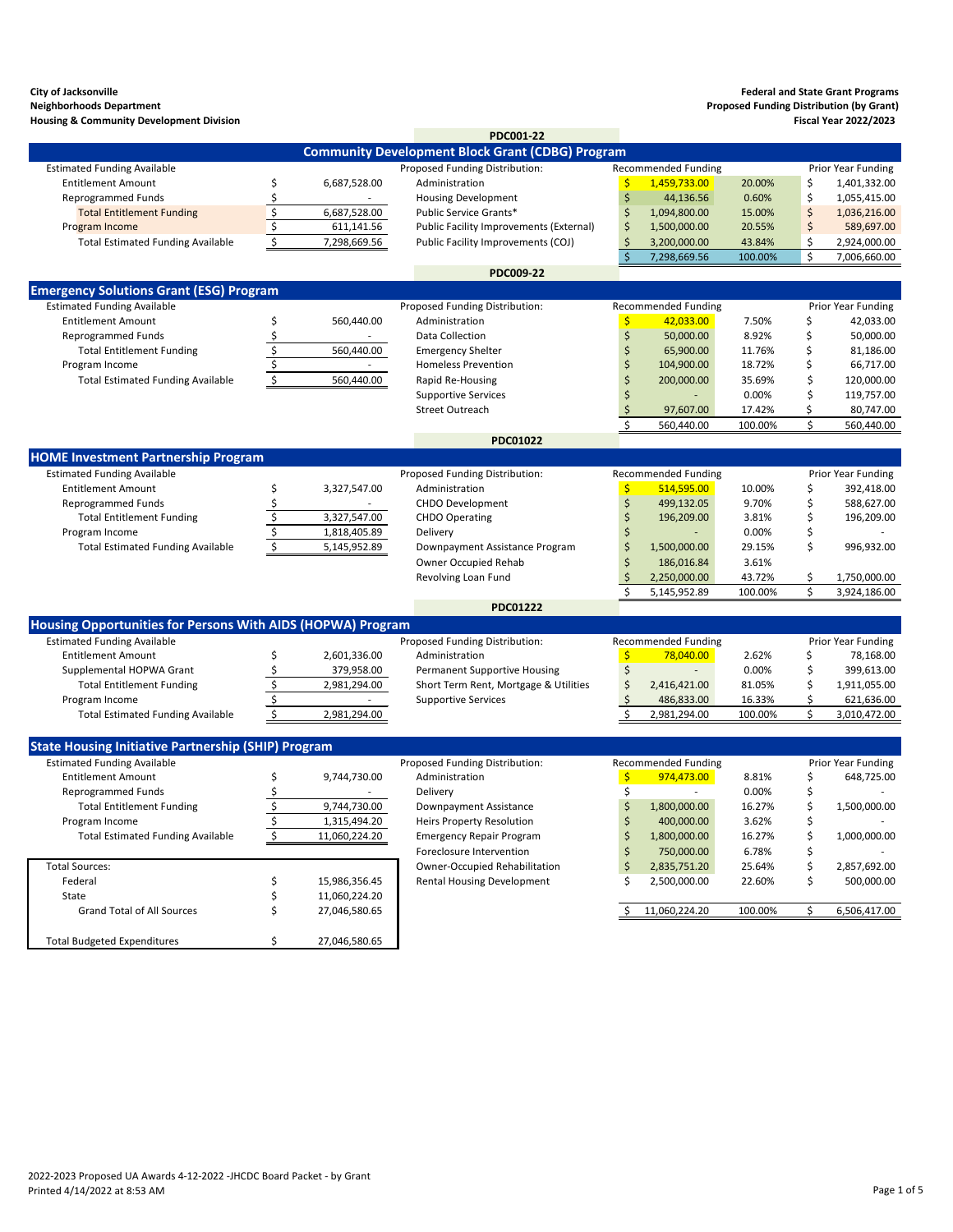## **City of Jacksonville Neighborhoods Department Housing & Community Development Division Federal and State Grant Programs Proposed Funding Distribution (by Strategy)**

| <b>Strategy</b>                      | <b>CDBG</b> |         | <b>ESG</b> |         | <b>HOME</b> |          | <b>HOPWA</b> |                 | <b>SHIP</b> |         | Total      |         | <b>Prior Year</b> |            |         |
|--------------------------------------|-------------|---------|------------|---------|-------------|----------|--------------|-----------------|-------------|---------|------------|---------|-------------------|------------|---------|
| Administration                       | .459,733    | 20.00%  | 42.033     | .50%    | 514,595     | 10.00%   | 78,040       | 2.62%           | 974.473     | 8.81%   | 3,068,874  | l1.35%  |                   | 2,562,676  | 20.46%  |
| Down Payment Assistance              |             | 0.00%   |            | 0.00%   | 500.000     | 29.15%   |              | $0.00\%$        | 1,800,000   | 16.27%  | 3,300,000  | 12.20%  |                   | 1,500,000  | 11.98%  |
| Foreclosure Intervention             |             | 0.00%   |            | 0.00%   |             | $0.00\%$ |              | 0.00%           | 750,000     | 6.78%   | 750,000    | 2.77%   |                   |            | 0.00%   |
| Housing Development                  | 44.137      | 0.60%   |            | 0.00%   | 2.945.341   | 57.24%   |              | $0.00\%$        | 2,500,000   | 22.60%  | 5,489,478  | 20.30%  |                   | 1,055,415  | 8.43%   |
| Owner-Occupied Rehabilitation        |             | 0.00%   |            | 0.00%   | 186,017     | 3.61%    |              | $0.00\%$        | 4,635,751   | 41.91%  | 4,821,768  | 17.83%  |                   | 2,857,692  | 22.81%  |
| <b>Public Facility Improvements</b>  | ,700,000    | 64.40%  |            | 0.00%   |             | 0.00%    |              | 0.00%           |             | 0.00%   | 1.700.000  | 17.38%  |                   | 3,513,697  | 28.05%  |
| <b>Public Service Grants</b>         | 1,094,800   | 15.00%  | 518,407    | 92.50%  |             | 0.00%    | 2,903,254    | 97.38%          |             | 0.00%   | 4,516,461  | 16.70%  |                   | 1,036,216  | 8.27%   |
| <b>Other Housing Related Serices</b> |             | 0.00%   |            | 0.00%   |             |          |              | 0.00%           | 400,000     | 3.62%   | 400,000    | 1.48%   |                   |            | 0.00%   |
|                                      | .298.670    | 100.00% | 560.440    | 100.00% | 5.145.953   | 100.00%  | 2,981,294    | $100.00\%$   \$ | 11,060,224  | 100.00% | 27,046,581 | 100.00% |                   | 12,525,696 | 100.00% |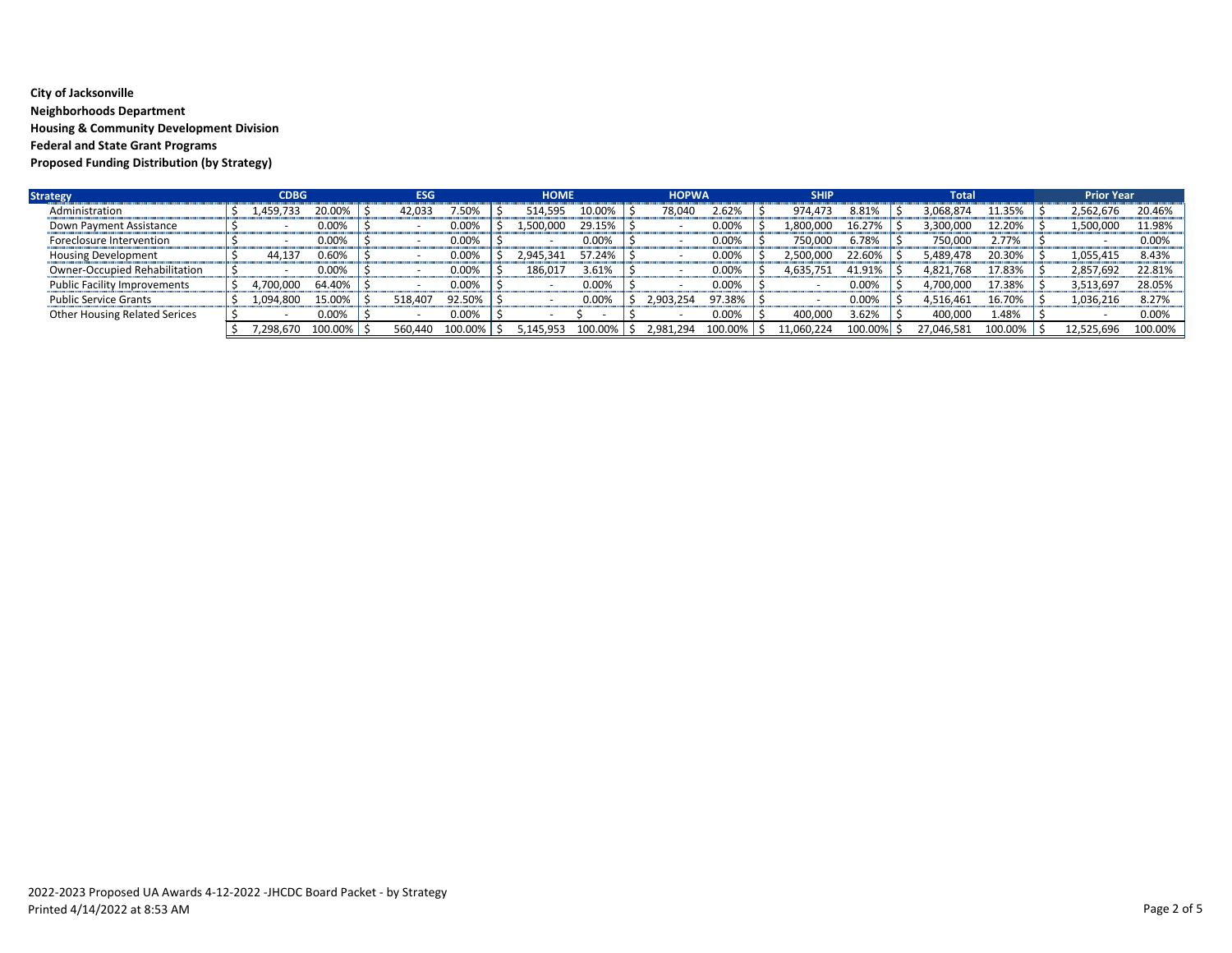| <b>Community Development Block Grant Program (Public Service Activities)</b>                                                             |                       |       |                           |                  |                              |         | <b>Proposed Funding \$</b> |    | 1,094,800.00   |    |                      |
|------------------------------------------------------------------------------------------------------------------------------------------|-----------------------|-------|---------------------------|------------------|------------------------------|---------|----------------------------|----|----------------|----|----------------------|
| Proposed Funding Awards for 2022/2023 Universal Application                                                                              |                       |       |                           |                  |                              |         |                            |    |                |    |                      |
| Funding Method: 55% to all external applicants, then remainder of funding in descending score order. Minimum grant award is \$25,000.00. |                       |       |                           |                  |                              |         | Level 2                    |    | Total          |    |                      |
|                                                                                                                                          | Amount                |       |                           |                  | Level 1                      |         | <b>Residual</b>            |    | Recommended    |    | 2021/2022            |
| Applicant                                                                                                                                | Requested             | Score | Rank                      |                  | <b>55% External Requests</b> |         | <b>Distribution</b>        |    | <b>Funding</b> |    | <b>Funded Amount</b> |
| City of Jacksonville - Jacksonville Human Rights Commission*                                                                             | Ś<br>30,000.00        | N/A   | N/A                       | \$               | 30,000.00                    | -\$     |                            | \$ | 30,000.00      | \$ | 25,000.00            |
| City of Jacksonville - Independent Living Program                                                                                        | \$<br>128,404.00      | N/A   | N/A                       | \$               | 128,404.00                   | $\zeta$ |                            |    | 128,404.00     | Ŝ. | 128,404.00           |
| City of Jacksonville - Special Programs for Older Adults                                                                                 | \$<br>40,000.00       | N/A   | N/A                       | \$               | 40,000.00                    | -\$     |                            |    | 40,000.00      | Ŝ. | 40,000.00            |
| City of Neptune Beach                                                                                                                    | Ś.<br>48,000.00       | N/A   | N/A                       | \$               | 48,000.00                    | -\$     |                            |    | 48,000.00      | Ŝ. | 44,895.00            |
| City of Jacksonville Beach                                                                                                               | 127,887.74            | N/A   | N/A                       | \$               | 127,887.74                   | -\$     |                            |    | 127,887.74     | Ŝ. | 114,418.00           |
| Jacksonville Housing Authority - Brentwood                                                                                               | \$<br>35,000.00       | N/A   | N/A                       | \$               | 35,000.00                    | -\$     |                            |    | 35,000.00      | Ŝ. | 19,250.00            |
| Jacksonville Housing Authority - Family Self-Sufficiency Program                                                                         | Ś<br>35,000.00        | N/A   | N/A                       | \$               | 35,000.00                    | -\$     |                            |    | 35,000.00      | -Ŝ | 25,000.00            |
| Five Star Veterans Center - The Weaver Mental Wellness Program                                                                           | \$<br>50,000.00       | 85.75 | 1                         | \$               | 27,500.00                    | -\$     | 22,500.00                  |    | 50,000.00      | Ŝ. | 50,000.00            |
| <b>JASMYN - Connex for Homeless Youth</b>                                                                                                | \$<br>55,397.00       | 85.75 | 2                         | \$               | 30,468.00                    | -\$     | 1,556.26                   | Ŝ. | 32,024.26      | Ŝ. | 55,285.00            |
| Downtown Vision Alliance - Downtown Ambassador Program                                                                                   | \$<br>230,351.00      | 85.25 | 3                         | \$               | 126,693.00                   | -\$     |                            |    | 126,693.00     | -S | 107,347.00           |
| Edward Waters University - Elder Health Literacy Program                                                                                 | Ś<br>169,973.38       | 85.25 | $\overline{4}$            | \$               | 93,485.00                    | -\$     |                            |    | 93,485.00      | Ŝ. |                      |
| The Arc Jacksonville - Housing Link                                                                                                      | \$<br>53,598.00       | 85.00 | 5                         | \$               | 29,479.00                    | S.      |                            |    | 29,479.00      | Ŝ. | 26,619.00            |
| <b>Ability Housing - RISE</b>                                                                                                            | Ś<br>50.000.00        | 84.50 | 6                         | \$               | 27.500.00                    | -\$     |                            |    | 27,500.00      | Ŝ. | 38,000.00            |
| I.M. Sulzbacher - Mobile Medical Unit                                                                                                    | \$<br>100,000.00      | 82.25 | $\overline{7}$            | $\zeta$          | 55,000.00                    | \$      |                            |    | 55,000.00      | S  | 100,000.00           |
| Boys and Girls Club - Camp Deep Pond                                                                                                     | Ś<br>55,000.00        | 81.50 | 8                         | \$               | 30,250.00                    | -\$     |                            |    | $30,250.00$ \$ |    |                      |
| Youth Crisis Center - House of Hope                                                                                                      | Ś<br>125,000.00       | 81.25 | 9                         | \$               | 68,750.00                    | \$      |                            |    | 68,750.00      | Ŝ. | 125,000.00           |
| Catholic Charities - Rent and Utility Assistance                                                                                         | Ś.<br>135,000.00      | 81.00 | 10                        | \$               | 74,250.00                    | -\$     |                            |    | 74,250.00      | Ŝ. | 74,250.00            |
| Episcopal Children's Services - Head Start/Early Head Start Expansion                                                                    | \$<br>25,000.00       | 81.00 | 11                        | $\overline{\xi}$ | 13,750.00                    | Ŝ.      | 11,250.00                  |    | 25,000.00      | Ŝ. |                      |
| Girl Scouts of Gateway Council - Community Development Troops                                                                            | \$<br>78,321.00       | 79.25 | 12                        | \$               | 43,077.00                    | -\$     |                            |    | 43,077.00      | Ŝ  | 34,800.00            |
| Opportunity Development - Deaf Empowerment Program                                                                                       | \$<br>25,000.00       | 78.50 | 13                        | \$               | 13,750.00                    | Ŝ.      | 11,250.00                  |    | 25,000.00      | Ŝ. |                      |
|                                                                                                                                          |                       |       |                           |                  |                              |         |                            |    |                |    |                      |
|                                                                                                                                          | Total \$ 1,596,932.12 |       | <b>Funding Allocated:</b> | Ŝ.               | 1,048,243.74                 | -\$     | 46,556.26                  |    | 1,094,800.00   |    |                      |
|                                                                                                                                          |                       |       | <b>Funding Remaining:</b> | S.               | 46,556.26                    | -\$     |                            | Ŝ. |                |    |                      |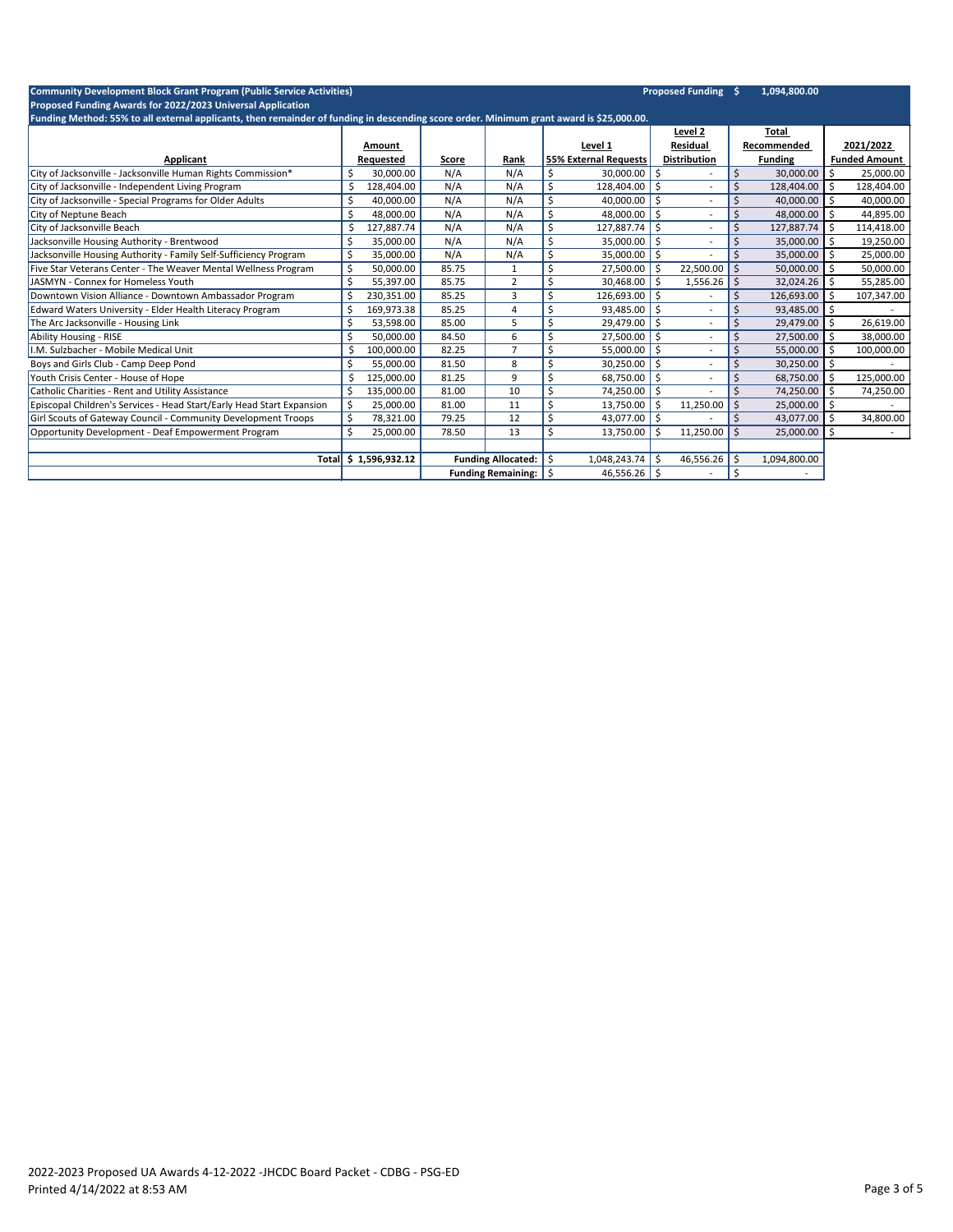| <b>Community Development Block Grant Program (Subrecipient Public Facility Improvements)</b>                                             |    |              |       |                           |    | Proposed Funding \$ |    | 1,500,000.00               |    |                  |
|------------------------------------------------------------------------------------------------------------------------------------------|----|--------------|-------|---------------------------|----|---------------------|----|----------------------------|----|------------------|
| Proposed Funding Awards for 2022/2023 Universal Application                                                                              |    |              |       |                           |    |                     |    |                            |    |                  |
| Funding Method: 80% to all external applicants, then remainder of funding in descending score order. Minimum grant award is \$25,000.00. |    |              |       |                           |    |                     |    |                            |    |                  |
|                                                                                                                                          |    |              |       |                           |    |                     |    | Total                      |    |                  |
|                                                                                                                                          |    | Amount       |       |                           |    | Level 1             |    | Recommended                |    | 2021/2022 Funded |
| Applicant                                                                                                                                |    | Requested    | Score | Rank                      |    | 100% Request        |    | <b>Funding</b>             |    | Amount           |
| City of Atlantic Beach - Main Street Safety                                                                                              |    |              |       |                           |    |                     |    |                            |    |                  |
| Improvements                                                                                                                             | Ś  | 101,250.00   | N/A   | N/A                       |    | $101,250.00$ \$     |    | 101,250.00                 | S  | 91,200.00        |
| Regional Food Bank of Northeast Florida - Cooler and                                                                                     |    |              |       |                           |    |                     |    |                            |    |                  |
| <b>Freezer Project</b>                                                                                                                   | \$ | 222,762.00   | 84.25 |                           | \$ | $200,000.00$ \$     |    | $200,000.00$ $\frac{1}{5}$ |    |                  |
| <b>Lutheran Social Services</b>                                                                                                          | S  | 47,886.00    | 82.25 |                           | \$ | $47,886.00$ \$      |    | 47,886.00                  | Ŝ. | 228,497.00       |
| Mental Health Resource Center - Roof Replacement                                                                                         |    | 103,324.50   | 79.75 | 3                         |    | 103,324.50          | Ŝ. | 103,324.50                 |    |                  |
| River Region Human Services - Capital Improvements fo \$                                                                                 |    | 155,710.00   | 78.25 |                           |    | $155,710.00$ \$     |    | 155,710.00                 |    | 270,000.00       |
| Lutheran Services of Florida - Arlington Therapeutic Earl \$                                                                             |    | 1,000,000.00 | 78.00 |                           |    | $811,829.50$ \$     |    | 811,829.50                 |    |                  |
| Episcopal Children's Services - Expansion of Center Base \$                                                                              |    | 80,000.00    | 77.50 | 6                         |    | $80,000.00$ \$      |    | 80,000.00                  |    |                  |
|                                                                                                                                          |    |              |       |                           |    |                     |    |                            |    |                  |
|                                                                                                                                          |    |              |       |                           |    |                     |    |                            |    |                  |
| Totall                                                                                                                                   | Ŝ. | 1,710,932.50 |       | <b>Funding Allocated:</b> |    | 1,500,000.00        | Ŝ. | 1,500,000.00               |    |                  |
| <b>Amount Requested / Amount Available</b><br><b>Funding Remaining:</b>                                                                  |    |              |       |                           |    |                     |    |                            |    |                  |

| <b>Community Development Block Grant Program (City Public Facility Improvements)</b><br>Proposed Funding Awards for 2022/2023 Universal Application | Proposed Funding \$                       |  | 3,200,000.00 |              |                  |
|-----------------------------------------------------------------------------------------------------------------------------------------------------|-------------------------------------------|--|--------------|--------------|------------------|
| Funding Method: 100% to all projects                                                                                                                |                                           |  |              |              |                  |
|                                                                                                                                                     |                                           |  |              | Total        | 2021/2022 Funded |
| <b>Department</b>                                                                                                                                   | Project                                   |  |              | Recommended  | Amount           |
| <b>Public Works</b>                                                                                                                                 | Roadway Resurfacing                       |  |              | 2,500,000.00 | 1,500,000.00     |
| Public Works (for Jacksonville Public Library)                                                                                                      | Main Library 4th Floor Carpet Replacement |  |              | 200,000.00   | 228,000.00       |
| Parks, Recreation and Community Services                                                                                                            | Cuba Hunter Skateboard Park Replacement   |  |              | 500,000.00   | 531,000.00       |
|                                                                                                                                                     |                                           |  |              |              |                  |
|                                                                                                                                                     |                                           |  |              |              |                  |
|                                                                                                                                                     |                                           |  |              |              |                  |
|                                                                                                                                                     | <b>Funding Allocated:</b>                 |  | S            | 3,200,000.00 |                  |
|                                                                                                                                                     | <b>Funding Remaining:</b>                 |  |              | -            |                  |